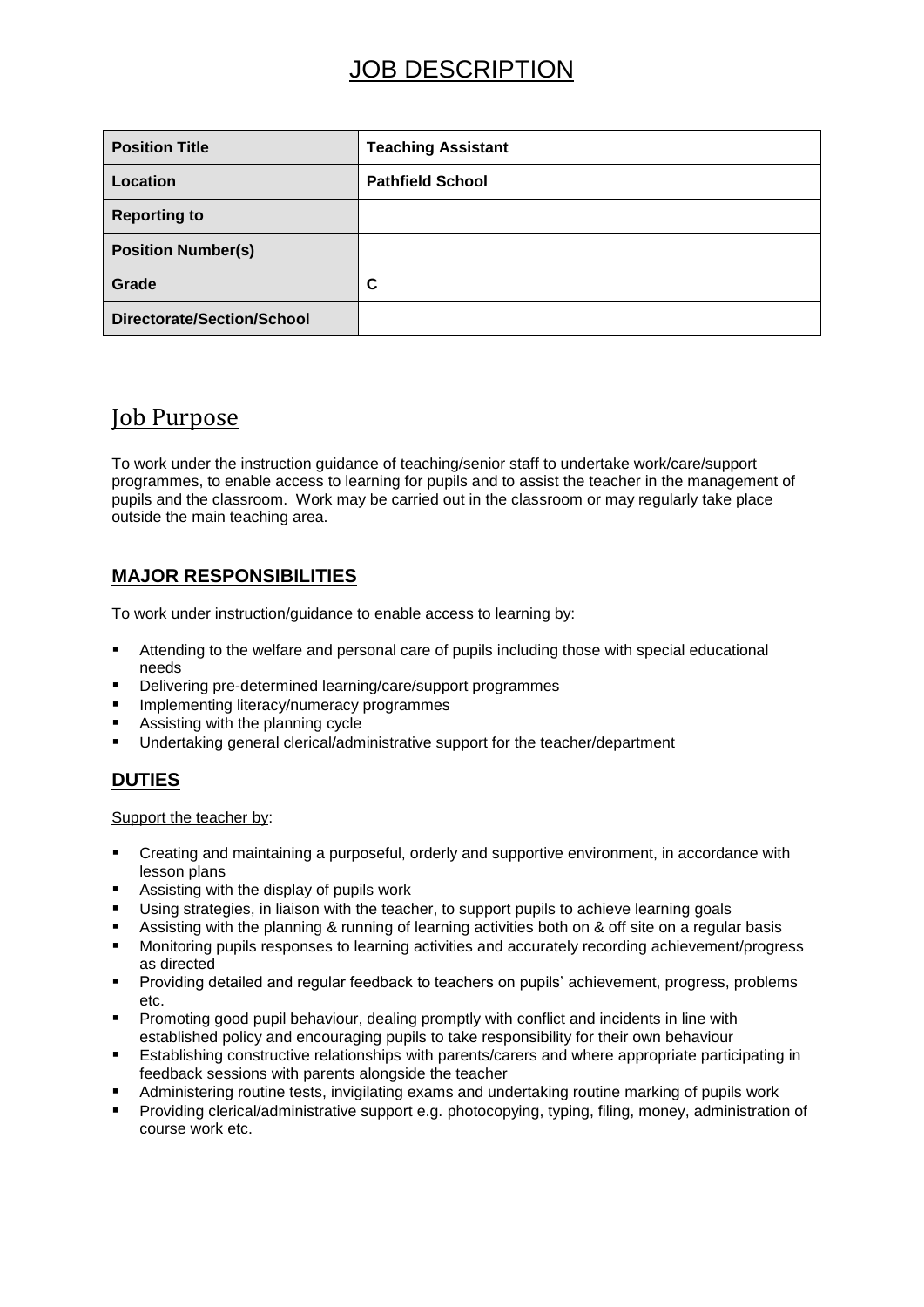#### Supporting pupils by:

- Supervising and providing particular support for pupils, including those with special needs, ensuring their safety and access to learning activities
- Assisting with the development and implementation of Individual Education/Behaviour Plans and Personal Care Programmes
- Establishing constructive relationships with pupils and interacting with them according to individual needs
- **Promoting the inclusion and acceptance of all pupils**
- Encouraging pupils to interact with others and to engage in activities led by the teacher
- Setting challenging and demanding expectations and promoting self-esteem and independence
- **Providing feedback to pupils in relation to progress and achievement under the guidance of the** teacher

#### Support the curriculum by:

- Undertaking structured and agreed learning activities/teaching programmes and adjusting activities according to pupil responses
- Undertaking programmes linked to local and national learning strategies e.g. literacy, numeracy, KS3, early years, recording achievement and progress and feeding back to the teacher
- Supporting students to meet the criteria & assessment needs of all KS4 accredited programmes, including Functional Skills English and Maths
- Supporting the use of ICT in learning activities and developing pupils competence and independence in its use
- Preparing, maintaining and using equipment/resources required to meet the lesson plans/relevant learning activity and assisting pupils in their use

#### Support the school by:

- Being aware of and complying with policies and procedures relating to child protection, health, safety and security, confidentiality and data protection, and reporting all concerns to an appropriate person
- Being aware of and supporting difference and ensuring all pupils have equal access to opportunities to learn and develop
- Contributing to the overall ethos/work/aims of the school
- Appreciating and supporting the role of other professionals
- Attending relevant meetings as required
- Participating in training and other learning activities and performance development as required
- Assisting with the supervision of pupils out of lesson times, including before and after school and at lunchtimes as required
- Accompanying teaching staff and pupils on visits, trips and out of school activities as required and taking responsibility for a group under the supervision of the teacher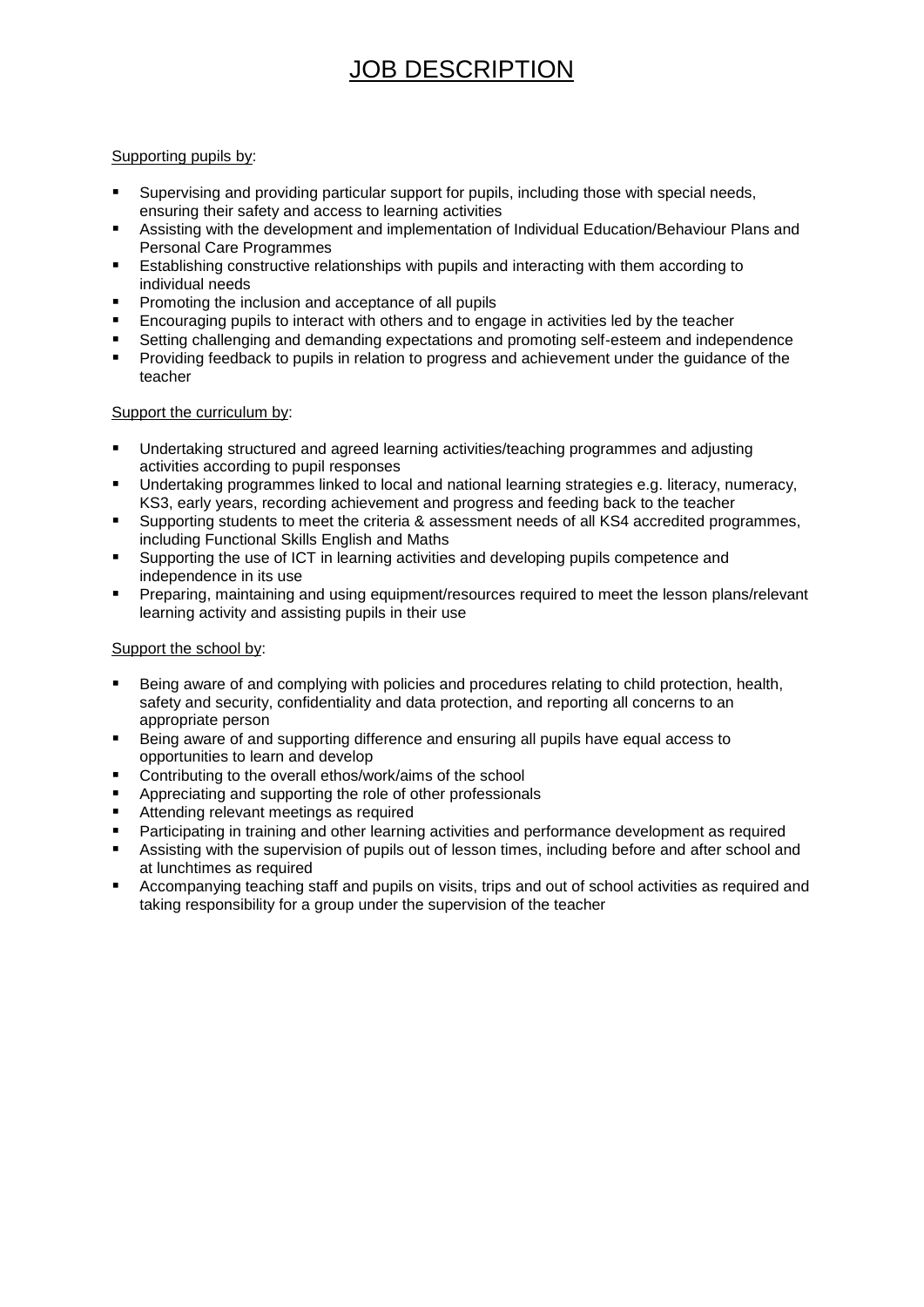### **Appendix 2**

## PERSON SPECIFICATION

**TITLE Generalist Teaching Assistant** (Level 2)

**SCHOOL**

**GRADE C**

| Category                | <b>Requirements</b>                                                                                                                        | <b>Essential/</b><br><b>Desirable</b> | <b>Method of</b><br>Assessment<br>1 |
|-------------------------|--------------------------------------------------------------------------------------------------------------------------------------------|---------------------------------------|-------------------------------------|
| Education/Training      | Good numeracy/literacy skills (able to support students<br>up to at least Level 1 Functional Skills)                                       | Essential                             | A                                   |
|                         | Requirement to participate in training/development<br>as/when identified by line manager as essential for<br>performance of the post       | Essential                             | A, I                                |
|                         | Willingness to participate in other development and<br>training opportunities                                                              | Essential                             | A, I                                |
|                         | Completion of DCC TA Induction Programme, or (if not<br>completed) a requirement to do so, ideally within first 6<br>months of appointment | Essential                             | A, I                                |
|                         | NVQ 2 for Teaching Assistants or equivalent<br>qualifications/experience                                                                   | Essential                             | A                                   |
|                         | Training in the relevant learning strategies e.g. literacy                                                                                 | Desirable                             | A, I                                |
| Experience              | Working with or caring for children of relevant age, or<br>completion of the DCC TA Access Course                                          | Essential                             | A, I                                |
| Knowledge               | Basic understanding of child development and learning                                                                                      | Essential                             | A, I                                |
|                         | Understanding of relevant policies/codes of practice<br>and awareness of relevant legislation                                              | Desirable                             | A, I                                |
|                         | General understanding of national/foundation stage<br>curriculum and other basic learning programmes                                       | Desirable                             | A, I                                |
|                         | Understanding of autism and autism related conditions                                                                                      | Desirable                             | A, I                                |
| <b>Skills/Abilities</b> | Ability to effectively use ICT to support learning, or to<br>undertake training to do so                                                   | Essential                             | A, I                                |
|                         | Ability to use other technology to support learning $-$ e.g.<br>video, photocopier etc.                                                    | Essential                             | A, I                                |

-<sup>1</sup> Key for Method of Assessment:

A – Application I – Interview